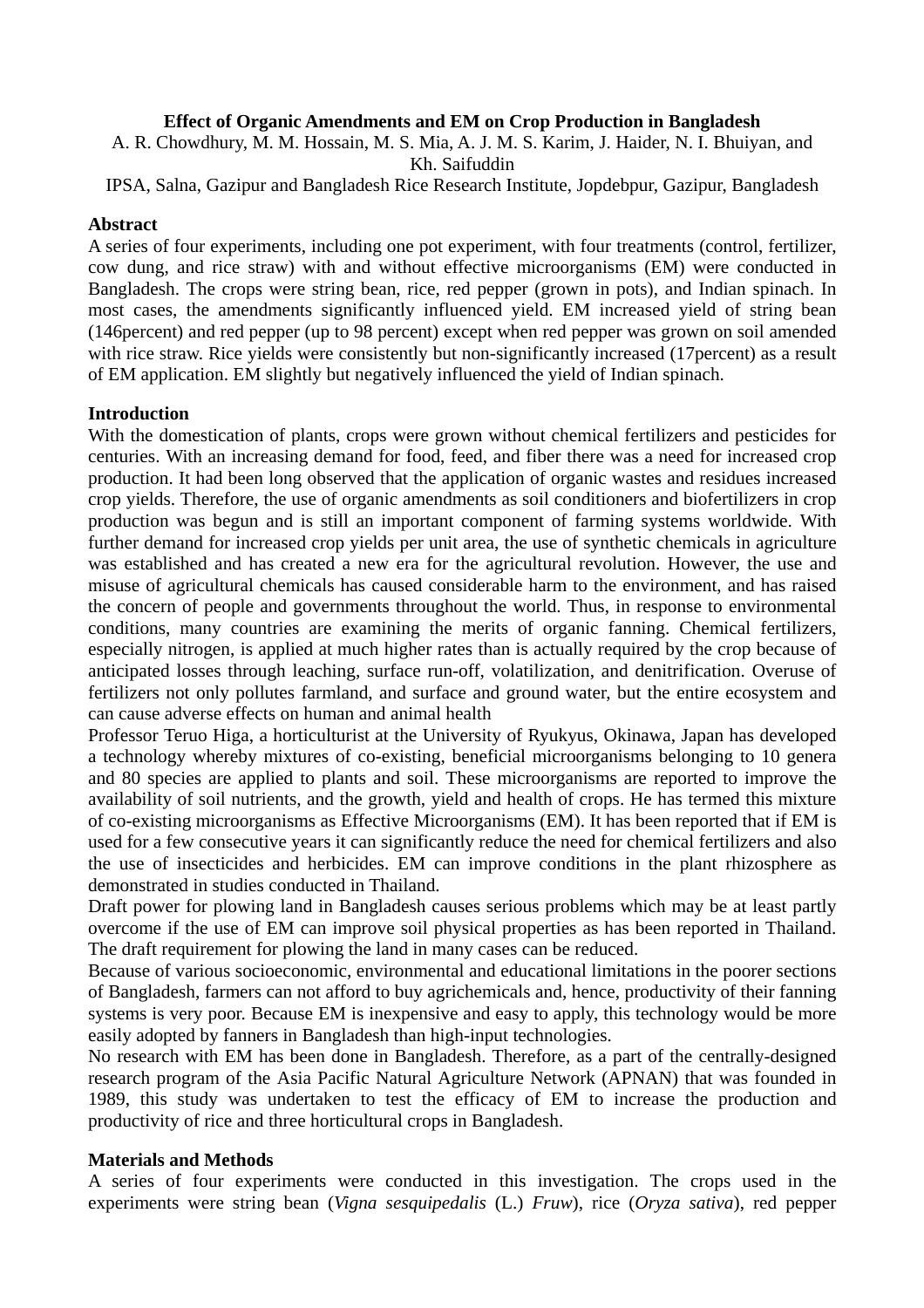(*Capsicum fructescens* L.), and Indian spinach (*Basella alba*). The field experiment with rice was conducted at the Bangladesh Rice Research Institute, Joydebpur, Gazipur; the other experiments were conducted at the Institute of Postgraduate Studies in Agriculture (IPSA), Salna, Gazipur, Bangladesh. Weather and climatic data for this location are reported in Appendix Table1.

## **Treatments**

Factor A. Effective microorganisms (EM) were present or absent in each of the experiments,

**Factor B.** Amendments were used as follows:

T1 control

T2 recommended chemical fertilizer application

T3 cow dung at 10 t/ha

T4 rice straw at 10 t/ha

In the rice experiment, cow dung and rice straw were applied at 6 t/ha. In the pot experiment with red pepper an additional treatment of cow dung at 20 t/ha was used. With these exceptions, all treatments were the same for all four experiments.

## **Design**

For all experiments a split-plot design was used, as was recommended by the APNAN Steering Committee, with EM as the main plot factor. The treatments were replicated three times.

## **Recommended Fertilizers for Crops**

Fertilizers applied to the crops were as follows:

string bean - 21:44:28 (N:P:K) rice - 80:25:35:20:5 (N:P:K:S:Zn) red pepper - 42:39:35 (N:P:K)

Indian spinach - 62:44:4 1 (N:P:K)

## **Application of Organic Amendments and EM**

Rock phosphate at a rate of 200 kg/ha was applied to each plot after plowing. Two weeks before planting the crops, cow dung, rice straw, and the recommended rate of chemical fertilizer were spread on the plots according to treatment. The plots were then sprayed with Super EM 4 (1:1000 dilution EM:water) at 1liter/ $m^2$  and plowed down. The crops were subsequently sprayed 5 times at 10-day intervals with 1liter/m<sup>2</sup> of diluted EM 2, EM 3 and EM 4, in the absence of direct sunlight.

## **Planting of Crops**

String bean and Indian spinach seeds were sown on April 7, 1991 in polyethylene pots and 15-day old seedlings were transplanted into the field at a spacing of 74 x 60 cm for string bean and 100 x 50 cm for Indian spinach. The plot size was 6 x 3 m. String bean plants were supported by bamboo branches of 2 meters in height.

Seeds of a local variety of red pepper were sown on March 3, 1991 and transplanted into earthen pots measuring 30 cm in diameter on April 11, 1991.

Rice seedlings of the cultivar BR-1 were transplanted at 28 days on May 23, 1991 with a spacing of 25 x 20 cm.

## **Management of Crops**

Weeding, irrigation, and spraying of pesticides, occurred as necessity arose. It should be mentioned here that no crop remained free from weeds and diseases as a result of the EM application.

## **Harvesting of Crops**

String beans were harvested from June 19 to August 20; Indian spinach from May 15 to August 6; rice on August 24; and red peppers from July 25 to August 20, 1991.

### **Results and Discussion**

The results of this series of experiments are presented and discussed by crop. Only in pertinent cases are the main effects of organic amendments and effective microorganisms (EM) and their interactions presented and discussed separately in order to elucidate the combined effects and individual treatment effects.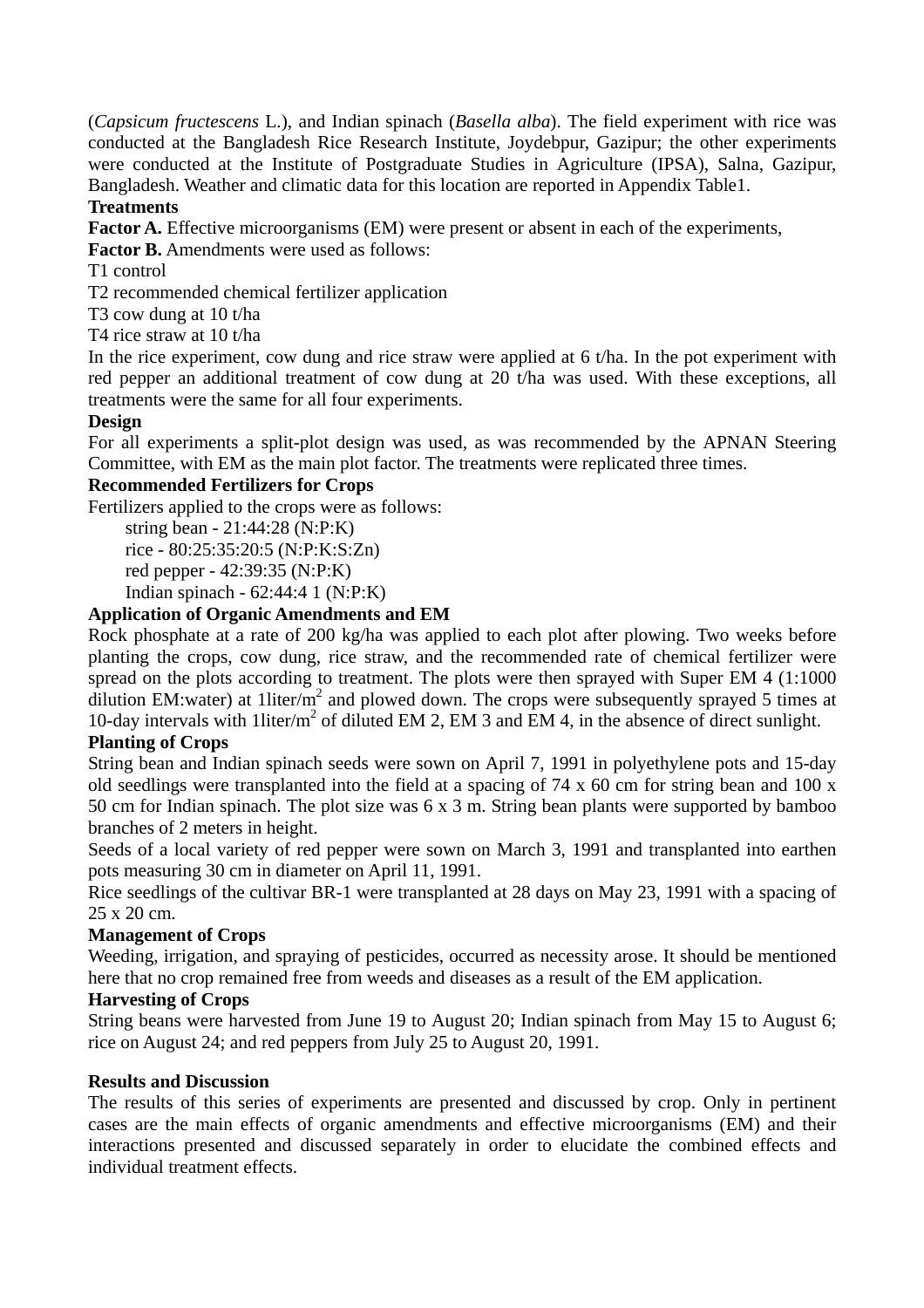### **String Bean**

**Effective Microorganisms.** Effective microorganisms (EM) significantly influenced the number and weight of nodules, number of fruits, shoot weight and pod yield, but the weight of roots was not much affected (Table 1). Shoot and root weights were lower in plots receiving EM than those where EM was not applied. This is in agreement with Higa (1990) who stated that because of the production of a less dense shoot system in the EM-treated plants, the possibility for intercepting light is greater and would lead to a higher photosynthetic rate and ultimately to greater yields. Visual observations revealed that the foliage of EM-treated plants was less dense, with a darker green color than the plants without EM. Application of EM significantly increased the number and weight of nodules, number of fruits and yield. Hoque and Sattar (1989) reported that increased nodulation in pulse legumes resulted in yield increases up to 70 percent. The yields in this experiment were increased by 130 percent from the application of EM.

| <b>Treatment</b> | <b>Shoot</b><br>Weight/<br>Plant $(kg)$ | <b>Root</b><br>Weight/<br>Plant $(g)$ | Nodules/<br><b>Plant</b><br>(no.) | Weight of<br>Nodules/<br>Plant $(g)$ | Fruits/<br><b>Plant</b><br>(no.) | <b>Yield</b><br>(t/ha) | Yield<br><b>Increase</b><br>(%) |
|------------------|-----------------------------------------|---------------------------------------|-----------------------------------|--------------------------------------|----------------------------------|------------------------|---------------------------------|
| EM               | 0.76 <sub>b</sub>                       | 70.2 <sub>b</sub>                     | 224.3a                            | 11.7a                                | 19.4a                            | 10.8a                  | 130                             |
| No EM            | 0.98a                                   | 82.8a                                 | 119.1b                            | 3.5 <sub>b</sub>                     | 8.5 <sub>b</sub>                 | 4.7 <sub>b</sub>       | $\overline{\phantom{a}}$        |
| LSD(5%)          | 0.03                                    | 0.8                                   |                                   | 0.1                                  | 0.3                              | 0.2                    |                                 |

**Table 1: Effect of EM on Yield and Yield Contributing Characters of String Bean.** 

Treatment means in a column sharing the same letters are not significantly different at the 5% level of probability

**Organic and Fertilizer Amendments.** All of the parameters recorded were highly influenced by the use of organic amendments (Table 2). There was, however, no difference in shoot weight between the control and rice straw treatments. Application of the recommended fertilizer and cow dung produced statistically equal shoot weights which were greater than the control or rice straw. Root weights differed greatly as a result of the amendment treatments with the control plots producing the least, and the fertilizer plots producing the most. The amendments were statistically different from each other with respect to nodule number and nodule weight. Cow dung was superior to all other treatments followed by the recommended chemical fertilizer rate, rice straw, and control. The trend for the production of numbers of fruit was the same except that there were no statistical differences between the recommended fertilizer and cow dung and between the recommended fertilizer and rice straw. The highest yields were obtained with cow dung (8.5 t/ha), followed by fertilizer (8.1 t/ha), rice straw (7.7 t/ha) and the control (6.7 t/ha).

| Table 2: Effect of Amendments on Yield and Yield Contributing Characters of String Bean. |                         |                        |                          |                       |                         |        |                          |  |  |
|------------------------------------------------------------------------------------------|-------------------------|------------------------|--------------------------|-----------------------|-------------------------|--------|--------------------------|--|--|
| <b>Treatment</b>                                                                         | <b>Shoot</b><br>Weight/ | <b>Root</b><br>Weight/ | Nodules/<br><b>Plant</b> | Weight of<br>Nodules/ | Fruits/<br><b>Plant</b> | Yield  | Yield<br><b>Increase</b> |  |  |
|                                                                                          | Plant $(kg)$            | Plant $(g)$            | (no.)                    | Plant $(g)$           | (no.)                   | (t/ha) | $(\%)$                   |  |  |
| Control                                                                                  | 0.75 <sub>b</sub>       | 65.9d                  | 71.2d                    | 3.1 <sub>d</sub>      | 12.0c                   | 6.7d   |                          |  |  |
| Fertilizer                                                                               | 0.96a                   | 84.5a                  | 200.0b                   | 9.3 <sub>b</sub>      | 14.5ab                  | 8.1b   | 20.9                     |  |  |
| Cow dung                                                                                 | 0.94a                   | 82.9b                  | 244.2a                   | 10.1a                 | 15.3a                   | 8.5a   | 26.4                     |  |  |
| Rice straw                                                                               | 0.82 <sub>b</sub>       | 72.8c                  | 172.5c                   | 7.8c                  | 13.9 <sub>b</sub>       | 7.7c   | 14.9                     |  |  |
| LSD(1%)                                                                                  | 0.07                    | 1.4                    | 7.7                      | $0.6^{\circ}$         | 0.8                     | 0.4    |                          |  |  |

**Table 2: Effect of Amendments on Yield and Yield Contributing Characters of String Bean.** 

Treatment means in a column sharing the same letters are not significantly different at the 1% level of probability

**Interaction Between EM and Organic Amendments.** The organic amendment treatments and EM were highly interactive in the yield and yield contributing characters of string bean (Table 3). Except for shoot weight there were clear statistical differences in all the parameters between EM and non-EM plots. Shoot and root weights with all amendments were lower in the EM plots compared with the non-EM plots. But the EM-treated plots significantly exceeded the non-EM plots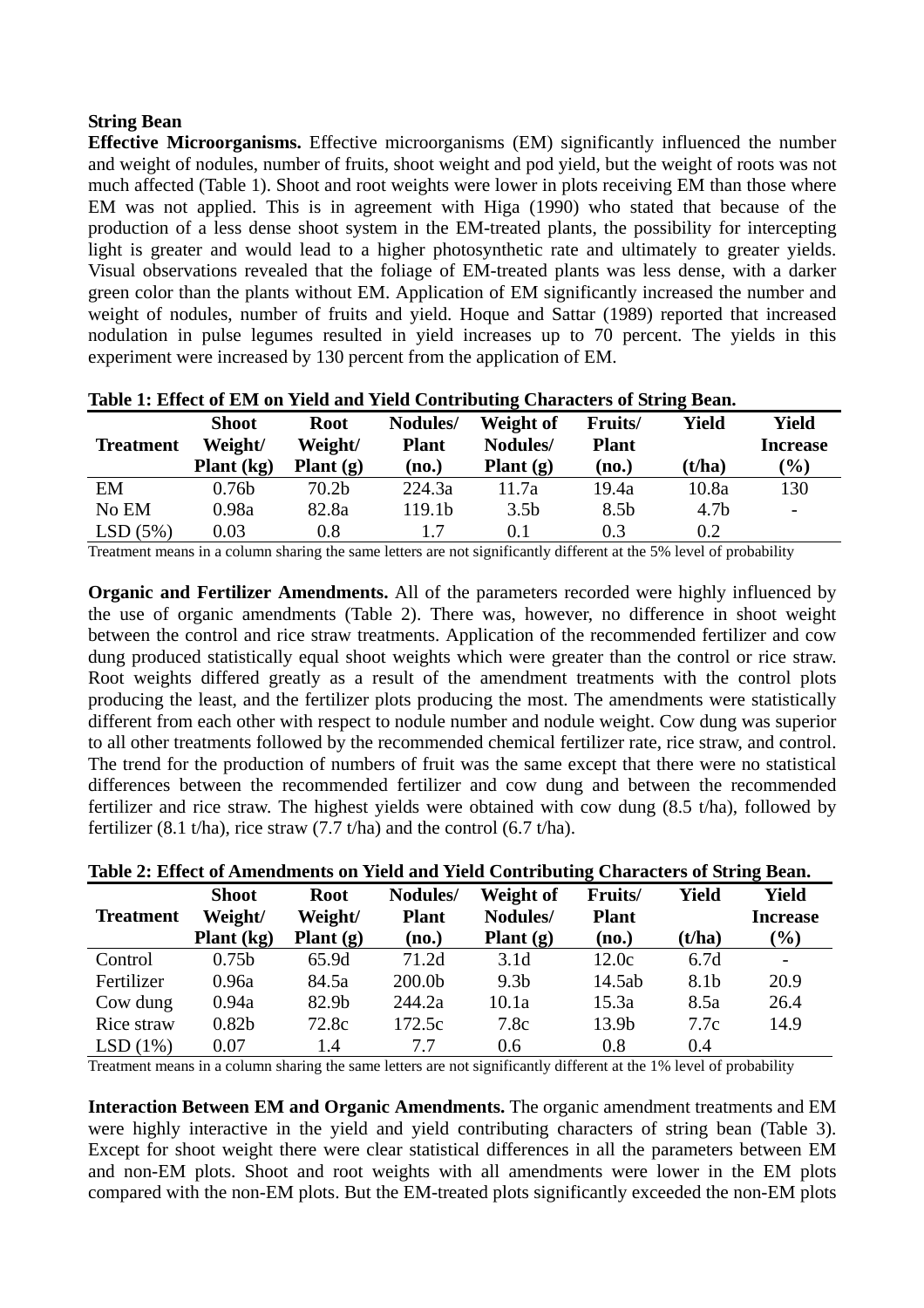with respect to number and weight of nodules, and the yield and numbers of fruit. This was the case for all of the organic amendments. With respect to these parameters, the highest yields were produced with cow dung and EM (12.1 t/ha), followed by fertilizer and EM (11.4 t/ha), rice straw and EM (10.4 t4la), and the control and EM (9.4 t/ha). The increased yields in the EM plots over those of non-EM plots were 146 percent with cow dung, 138 percent with the fertilizer, 131 percent with the control and 105 percent wit rice straw. The results of this experiment are in agreement with Sangakkara (1991) in which the application of EM increased the potential nitrogen-fixing capacity of legumes through greater nodulation.

| $\epsilon$ <sup>1</sup> |                                         |                                       |                                   |                                      |                                  |                        |                                           |
|-------------------------|-----------------------------------------|---------------------------------------|-----------------------------------|--------------------------------------|----------------------------------|------------------------|-------------------------------------------|
| <b>Treatment</b>        | <b>Shoot</b><br>Weight/<br>Plant $(kg)$ | <b>Root</b><br>Weight/<br>Plant $(g)$ | Nodules/<br><b>Plant</b><br>(no.) | Weight of<br>Nodules/<br>Plant $(g)$ | Fruits/<br><b>Plant</b><br>(no.) | <b>Yield</b><br>(t/ha) | <b>Yield</b><br><b>Increase</b><br>$(\%)$ |
| Control                 |                                         |                                       |                                   |                                      |                                  |                        |                                           |
| EM                      | 0.61 <sub>b</sub>                       | 57.9f                                 | 112.7 <sub>g</sub>                | 5.4d                                 | 16.9c                            | 9.4d                   | 131                                       |
| No EM                   | 0.89ab                                  | 74.0d                                 | 29.7 <sub>h</sub>                 | 0.8 <sub>g</sub>                     | 7.3e                             | 4.1f                   | $\overline{\phantom{a}}$                  |
| Fertilizer              |                                         |                                       |                                   |                                      |                                  |                        |                                           |
| EM                      | 0.81ab                                  | 82.0c                                 | 254.7b                            | 14.3b                                | 20.4a                            | 11.4b                  | 138                                       |
| No EM                   | 1.12a                                   | 87.0b                                 | 145.4e                            | 4.4e                                 | 8.6de                            | 4.8e                   | $\overline{\phantom{a}}$                  |
| Cow dung                |                                         |                                       |                                   |                                      |                                  |                        |                                           |
| EM                      | 0.91ab                                  | 75.3d                                 | 312.0a                            | 15.0a                                | 21.7a                            | 12.1a                  | 146                                       |
| No EM                   | 0.97ab                                  | 90.4a                                 | 174.3d                            | 5.3d                                 | 8.8d                             | 4.9e                   |                                           |
| Rice straw              |                                         |                                       |                                   |                                      |                                  |                        |                                           |
| EM                      | 0.70ab                                  | 65.5e                                 | 218.0c                            | 12.0c                                | 18.7b                            | 10.4c                  | 105                                       |
| No EM                   | 0.94ab                                  | 80.0c                                 | 127.0f                            | 3.5f                                 | 9.1 <sub>d</sub>                 | 5.0e                   | -                                         |
| LSD(1%)                 | 0.44                                    | 2.2                                   | 4.2                               | 0.4                                  | 1.4                              | 0.5                    |                                           |

**Table 3: Effect of EM and Organic Amendments on the Yield and Yield Contributing Characters of String Bean.** 

Treatment means in a column sharing the same letters are not significantly different at the 1% level of probability

Yield increases of this leguminous crop as a result of the application of EM may be interpreted in terms of greater nitrogen availability in the soil that resulted from greater nodulation. In addition, the availability of other essential nutrients may have been higher because of the faster decomposition of organic matter due to EM. Since root nodule activity depends on enzyme activity which, in turn, depends on the growth and activity of soil microorganisms (Higa, 1990), the EM-treated plants may have had more active root systems leading to higher yields.

#### **Rice**

**Effective Microorganisms.** The analysis of variance showed that there were no statistical differences between EM and non-EM plots in any of the parameters studied (Table 4). Nonetheless, EM applications slightly increased plant height (1.5 percent), number of panicles (8.4 percent), number of tillers (7.8 percent), and yield (8.7 percent) over the non-EM plots. The number of non-effective tillers in the non-EM plots were slightly increased (4.8 percent) over the EM plots.

| <b>Treatment</b> | Panicles/m <sup>2</sup><br><b>Plant Height</b> |       | Tillers/ $m^2$ | <b>Non-Effective</b><br>Tillers/ $m^2$ | Yield  | Yield<br><b>Increase</b> |
|------------------|------------------------------------------------|-------|----------------|----------------------------------------|--------|--------------------------|
|                  | (cm)                                           | (no.) | (no.)          | (no.)                                  | (t/ha) | $\frac{1}{2}$            |
| EM               | 69                                             | 324   | 345            | 21                                     | 3.9    | 8.5                      |
| No EM            | 68                                             | 299   | 321            | 22                                     | 3.6    | -                        |
|                  | NS                                             | NS    | NS             | NS                                     | NS     |                          |

### **Table 4: Effect of EM on the Yield and Yield Contributing Characters of Rice.**

**Organic and Fertilizer Amendments.** There were no statistical differences among the amendments with respect to plant height, number of non-effective tillers and grain yield (Table 5).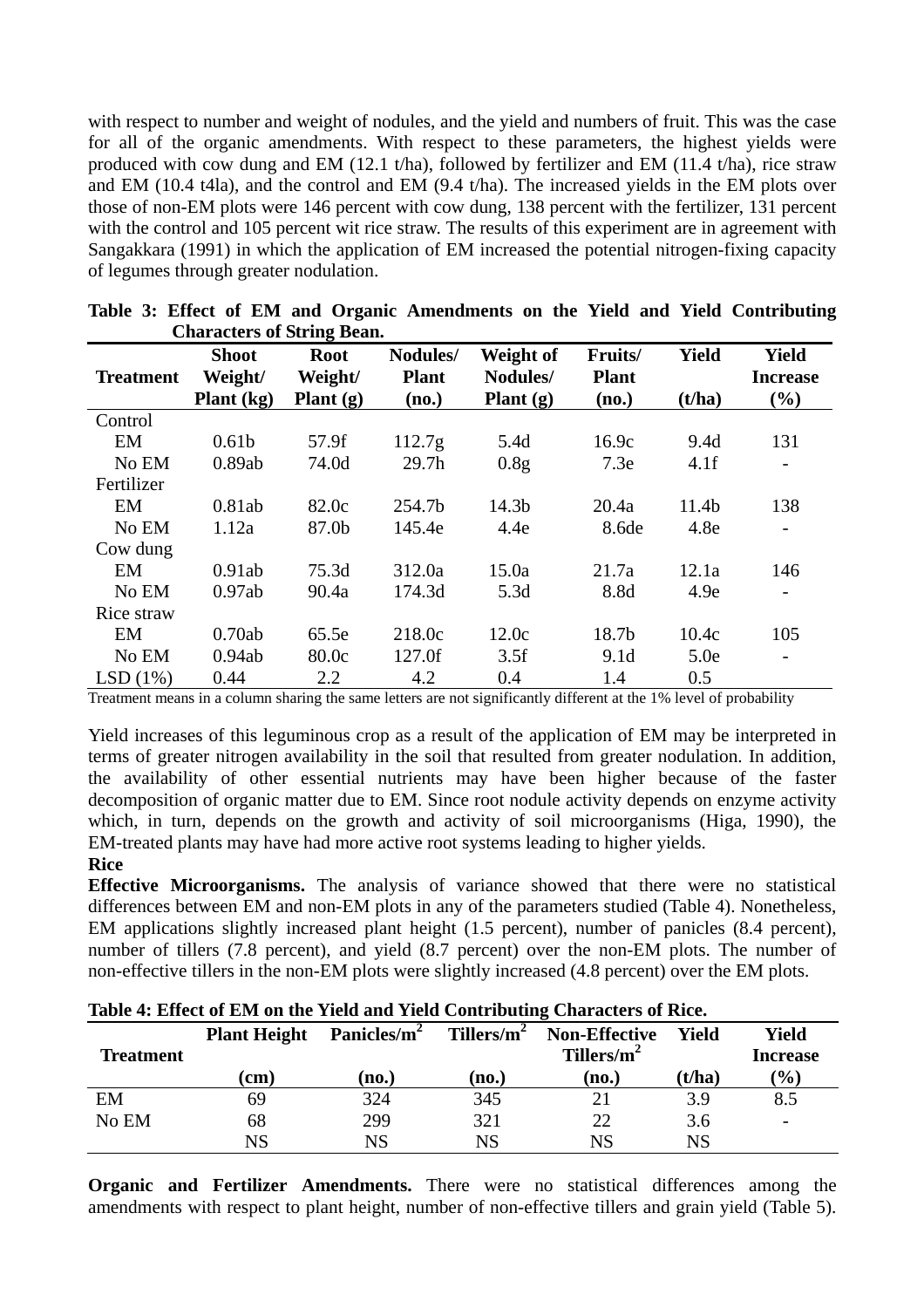The number of tillers and panicles were significantly higher in plots with fertilizer and cow dung than in the control plots. Yield was increased over the control plots by 13.8, 3.5 and 12.2 percent from the application of fertilizer, cow dung, and rice straw, respectively.

| <b>Treatment</b> | <b>Plant Height</b> | Panicles/m <sup>2</sup> | Tillers/ $m^2$ | <b>Non-Effective</b><br>Tillers/ $m^2$ | <b>Yield</b> | <b>Yield</b><br><b>Increase</b> |
|------------------|---------------------|-------------------------|----------------|----------------------------------------|--------------|---------------------------------|
|                  | (cm)                | (no.)                   | (no.)          | (no.)                                  | (t/ha)       | $\frac{1}{2}$                   |
| Control          | 67                  | 275 <sub>b</sub>        | 296b           | 21                                     | 3.4          |                                 |
| Fertilizer       | 69                  | 335a                    | 356a           | 22                                     | 4.0          | 13.8                            |
| Cow dung         | 68                  | 337a                    | 357a           | 20                                     | 3.6          | 3.5                             |
| Rice straw       | 70                  | 298ab                   | 322b           | 23                                     | 3.8          | 12.2                            |
| LSD(5%)          | NS                  | 42                      | 33             | NS                                     | <b>NS</b>    |                                 |

**Table 5: Effect of Amendments on the Yield and Yield Contributing Characters of Rice.** 

Treatment means in a column sharing the same letters are not significantly different at the 5% level of probability

**Interaction Between EM and Organic Amendments.** Except for the number of non-effective tillers, the interaction between EM and amendments were non-significant (Table 6). For all the organic amendments, the EM plots consistently produced slightly higher grain yields than the non-EM plots as reported for the control (16.7 percent), fertilizer (8.9 percent), cow dung (2.3 percent), and rice straw (9.3 percent).

| <b>Treatment</b> | <b>Plant Height</b> | Panicles/ $\overline{m^2}$ | Tillers/ $m^2$ | <b>Non-Effective</b><br>Tillers/m <sup>2</sup> | <b>Yield</b> | <b>Yield</b><br><b>Increase</b> |
|------------------|---------------------|----------------------------|----------------|------------------------------------------------|--------------|---------------------------------|
|                  | $(cm)$              | (no.)                      | (no.)          | (no.)                                          | (t/ha)       | $(\%)$                          |
| Control          |                     |                            |                |                                                |              |                                 |
| EM               | 68                  | 283                        | 302            | 18bc                                           | 3.7          | 16.7                            |
| No EM            | 66                  | 267                        | 290            | 23 <sub>b</sub>                                | 3.2          | -                               |
| Fertilizer       |                     |                            |                |                                                |              |                                 |
| EM               | 70                  | 365                        | 394            | 30a                                            | 4.2          | 8.9                             |
| No EM            | 68                  | 305                        | 318            | 13cd                                           | 3.8          |                                 |
| Cow dung         |                     |                            |                |                                                |              |                                 |
| EM               | 69                  | 352                        | 373            | 21 <sub>b</sub>                                | 3.6          | 2.3                             |
| No EM            | 67                  | 323                        | 341            | 18bc                                           | 3.5          | $\overline{\phantom{a}}$        |
| Rice straw       |                     |                            |                |                                                |              |                                 |
| EM               | 71                  | 296                        | 309            | 12d                                            | 4.0          | 9.3                             |
| No EM            | 69                  | 300                        | 334            | 34a                                            | 3.7          | $\overline{\phantom{0}}$        |
| LSD(5%)          | <b>NS</b>           | <b>NS</b>                  | <b>NS</b>      | 5.5                                            | <b>NS</b>    |                                 |

**Table 6: Effect of EM and Amendments on the Yield and Yield Contributing Characters of Rice.** 

Treatment means in a column sharing the same letters are not significantly different at the 5% level of probability

The slight but consistent increase in grain yield as a result of the application of EM was the result of a slight increase in the number of tillers and panicles per unit area.

The influence of EM may or may not be seen in the first year of an experiment. According to Harakawa and Higa (1991), crop yields due to EM gradually increased in subsequent years. Therefore, the non-significant increase in yield with EM in the first year of the rice experiment might have been expected. There are reports (Lin, 1991) that EM in the presence of added organic matter increased rice yields. Such increased yields may have resulted from the production of highly active growth promoting substances released by the microbial inoculants (Gray and Williams, 1971) and/or the increased fertility resulting from enhanced microbial metabolism (Rao, 1986). Thus, it is not possible to draw final conclusions in this regard.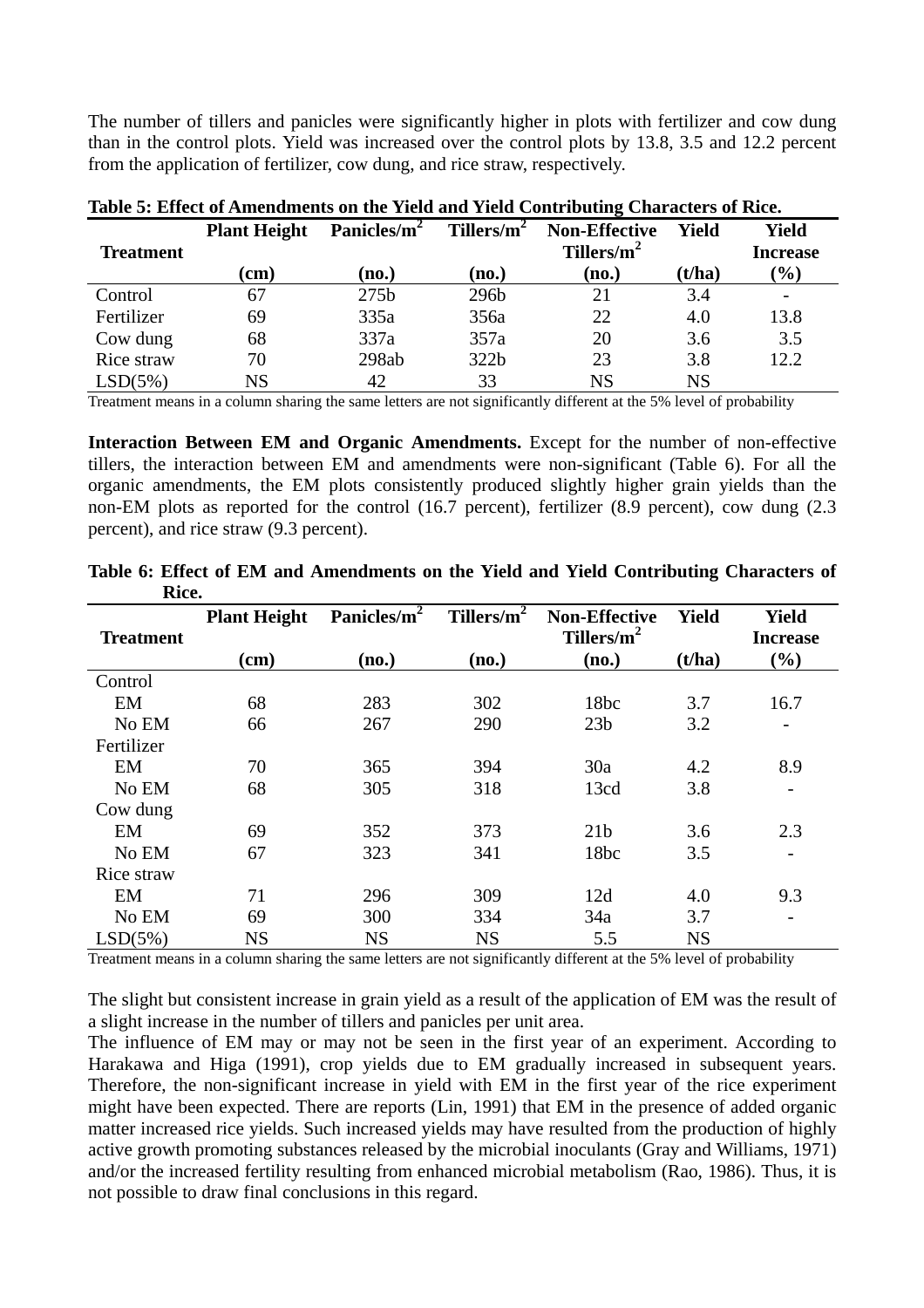# **Red Pepper**

The crop was adversely affected by heavy rains beginning in May and was also severely damaged by viral diseases. The plants grown with EM were slightly less affected than those grown without EM. The differences in yield between EM and non-EM treated plants was so distinct that no statistical analyses were necessary (Table 7). Except for rice straw, EM-treated plants produced significantly higher yields than non-EM plants. Lee (1991) also reported significantly higher yields of red pepper from EM treatment. The increased yield from application of EM may have been caused by the production of growth-enhancing compounds such as indole acetic acid and gibberelins which may have positively influenced plant growth and yield (Rao, 1986). The increased availability of plant nutrients from the rapid decomposition of organic amendments by the EM cultures may also have contributed to the higher yields in the EM plots (Higa and Wididana, 1991). Nevertheless, further investigation is needed to confirm this result.

| <b>Treatment</b>     | <b>Fruits/Plant (no.)</b> | Fruits Weight/Plant (g) | <b>Yield Increase</b> (%) |
|----------------------|---------------------------|-------------------------|---------------------------|
| Control              |                           |                         |                           |
| EM                   | 47.8                      | 42.8                    | 53                        |
| No EM                | 29.3                      | 28.0                    |                           |
| Fertilizer           |                           |                         |                           |
| EM                   | 48.7                      | 50.7                    | 98                        |
| No EM                | 24.3                      | 25.6                    |                           |
| Cow dung $(10 t/ha)$ |                           |                         |                           |
| EM                   | 42.5                      | 44.5                    | 96                        |
| No EM                | 25.5                      | 22.7                    | -                         |
| Rice straw           |                           |                         |                           |
| EM                   | 45.8                      | 45.2                    | $-3$                      |
| No EM                | 44.3                      | 46.6                    |                           |
| Cow dung $(20 t/ha)$ |                           |                         |                           |
| EM                   | 75.7                      | 76.7                    | 73                        |
| No EM                | 44.4                      | 44.4                    |                           |

| Table 7: Effect of EM and Amendments on the Yield and Yield Contributing Characters of |  |  |  |
|----------------------------------------------------------------------------------------|--|--|--|
| <b>Red Pepper.</b>                                                                     |  |  |  |

### **Indian Spinach**

In the case of Indian spinach, EM failed to significantly influence the yield and other parameters (Table 8). The amendments, however, significantly influenced yield, number of harvested shoots, and weight of stems (Table 9). There were slight differences among the treatments, i.e., control, cow dung and rice straw with respect to the number of harvested shoots, weight of leaves and yield, but the fertilizer treatment produced significantly greater results. The interaction between EM and the organic amendments was non-significant for all the characters studied.

| Table 8: Effect of EM on the Yield and Yield Contributing Characters of Indian Spinach. |                                                                                                             |  |                           |                           |                        |
|-----------------------------------------------------------------------------------------|-------------------------------------------------------------------------------------------------------------|--|---------------------------|---------------------------|------------------------|
|                                                                                         | $\mathbf{H}_{\text{2}}$ and $\mathbf{H}_{\text{3}}$ and $\mathbf{H}_{\text{3}}$ are $\mathbf{H}_{\text{3}}$ |  | $\mathbf{W}$ $\mathbf{U}$ | $\mathbf{W}$ $\mathbf{U}$ | $\mathbf{V}^2$ . I . I |

| <b>Treatment</b> | <b>Harvested</b><br><b>Shoots/Plant</b> | <b>Leaves/Plant</b> | Weight of<br><b>Leaves/Plant</b> | Weight of<br><b>Stems/Plant</b> | Yield           |
|------------------|-----------------------------------------|---------------------|----------------------------------|---------------------------------|-----------------|
|                  | (no.)                                   | (no.)               | $\left( \mathbf{g}\right)$       | (g)                             | ( <b>t/ha</b> ) |
| EM               | 30.5                                    | 320                 | 241                              | 726                             | 15.9            |
| No EM            | 29,1                                    | 323                 | 222                              | 731                             | 16.9            |
|                  | $_{\rm NS}$                             | $_{\rm NS}$         | NS                               | $_{\rm NS}$                     | $_{\rm NS}$     |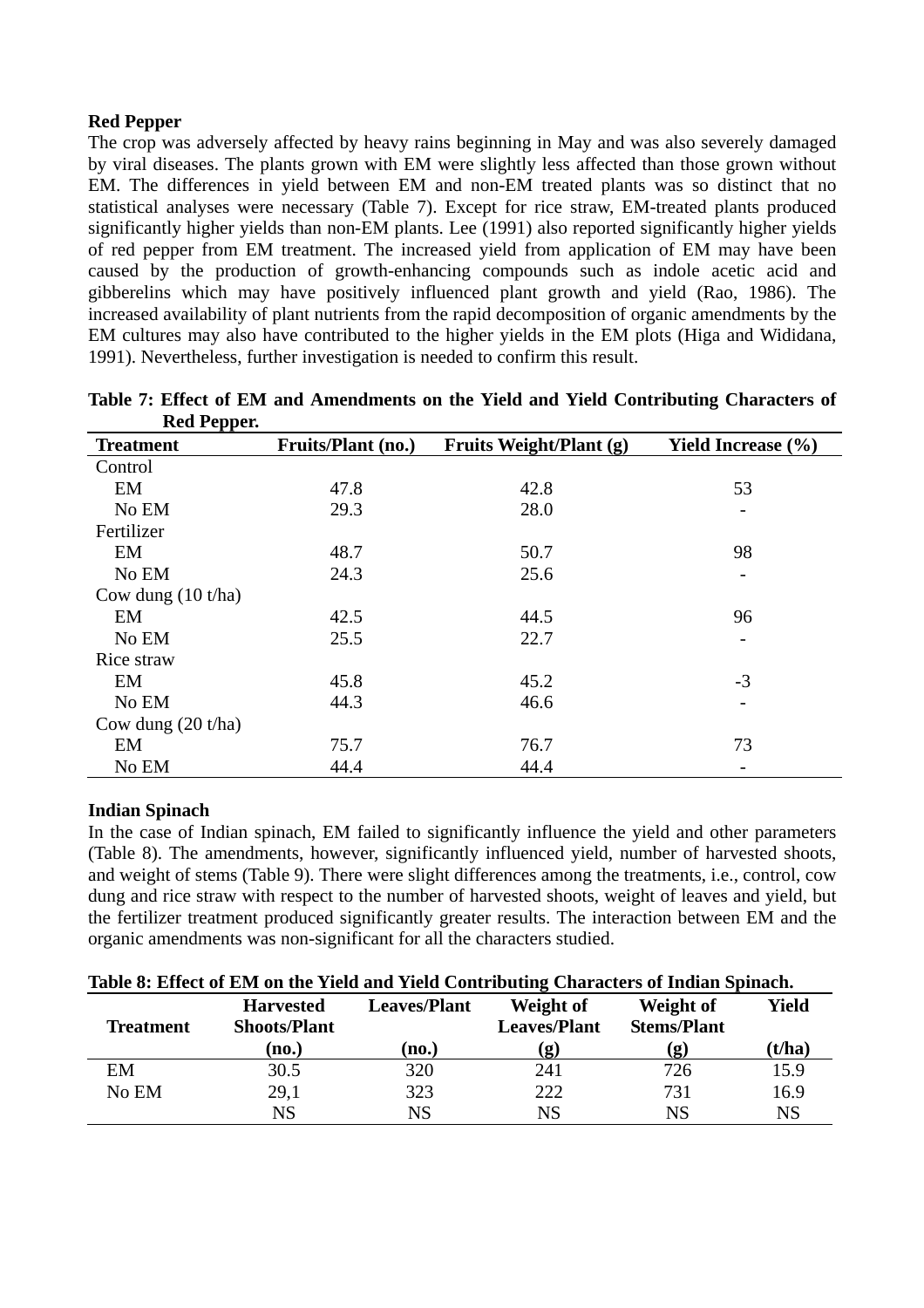| <u>UWARA URI</u> |                                         |                     |                                  |                                 |                   |
|------------------|-----------------------------------------|---------------------|----------------------------------|---------------------------------|-------------------|
| <b>Treatment</b> | <b>Harvested</b><br><b>Shoots/Plant</b> | <b>Leaves/Plant</b> | Weight of<br><b>Leaves/Plant</b> | Weight of<br><b>Stems/Plant</b> | <b>Yield</b>      |
|                  | (no.)                                   | (no.)               | (g)                              | (g)                             | (t/ha)            |
| Control          | 26.8b                                   | 318                 | 188b                             | 527c                            | 14.0b             |
| Fertilizer       | 35.7a                                   | 368                 | 324a                             | 935a                            | 19.7a             |
| Cow dung         | 30.0 <sub>b</sub>                       | 308                 | 204a                             | 732ab                           | 16.7ab            |
| Rice straw       | 26.4 <sub>b</sub>                       | 292                 | 211 <sub>b</sub>                 | 719bc                           | 15.3 <sub>b</sub> |
| LSD(1%)          | 5.5                                     | NS                  | 82                               | 203                             | 3.1               |

**Table 9: Effect of Amendments on the Yield and Yield Contributing Characters of Indian Spinach.** 

Treatment means in a column sharing the same letters are not significantly different at the 1% level of probability

It is difficult to explain why EM did not influence the yield of Indian spinach in spite of its being the second test crop on the same land. Higa (1990) mentions, however, that in some cases it took as much as ten years to obtain positive effects with EM while, in other cases, the desired results were obtained in the first year; this difference depends on the physical, physico-chemical and biological characteristics of the soil.

#### **Summary and Conclusions**

A series of four experiments, one pot and three field studies, were conducted to test the effect of various amendments, with and without EM, on the production of string bean, rice, red pepper and Indian spinach. The treatments included three amendments (fertilizer, cow dung and rice straw) and a control with and without EM. The treatments were replicated three times in a split-plot design. The amendments generally gave positive yield responses compared with the controls; the increase in yield of string beans over the control plots was 20.9, 26.4 and 14.9 percent from the application of fertilizer, cow dung and rice straw, respectively. The increase in yield of rice from these treatments was non-significant but the fertilizer resulted in a 13.8 percent greater yield. These three treatments positively influenced the yield of red pepper. However, the main thrust in this investigation was the influence of EM on crop production. The percentage increase in string bean yield from EM application compared with no EM was 13l, 138, 146 and 105 percent for the control, fertilizer, cow dung and rice straw treatments, respectively. The corresponding increase (non-significant) in rice yield from EM application for these same treatments was 16.7, 8.9, 2.3 and 9.3 percent, respectively; and from red pepper the yield increase was 53, 98, 96 and -3, respectively. The yield of Indian spinach was non-significantly, but negatively, influenced by EM for reasons not understood.

The possible higher nitrogen availability because of greater nodulation may be responsible for higher yields of string beans in the EM-treated plots. The positive effect of EM on the yield of red pepper as well as that of string bean may be interpreted in terms of the production of highly active growth promoting substances by the microorganisms (Gray and Williams, 1971) and the increased fertility due to microbial metabolism (Rao, 1986). The same explanation might also hold for the slight but consistent increase in yield of rice related to EM application. For final conclusions regarding the effect of EM on yields of different crops used in these experiments, further investigation will be needed. There are reports that the effect of EM may not be seen in the first year of an experiment (Higa, 1989; Harakawa and Higa, 1991; Panchaban, 1991) and that the effect may be more pronounced in subsequent years. Thus, it is possible that repeated applications of EM on the same land would, in due course, lead to greater crop yields.